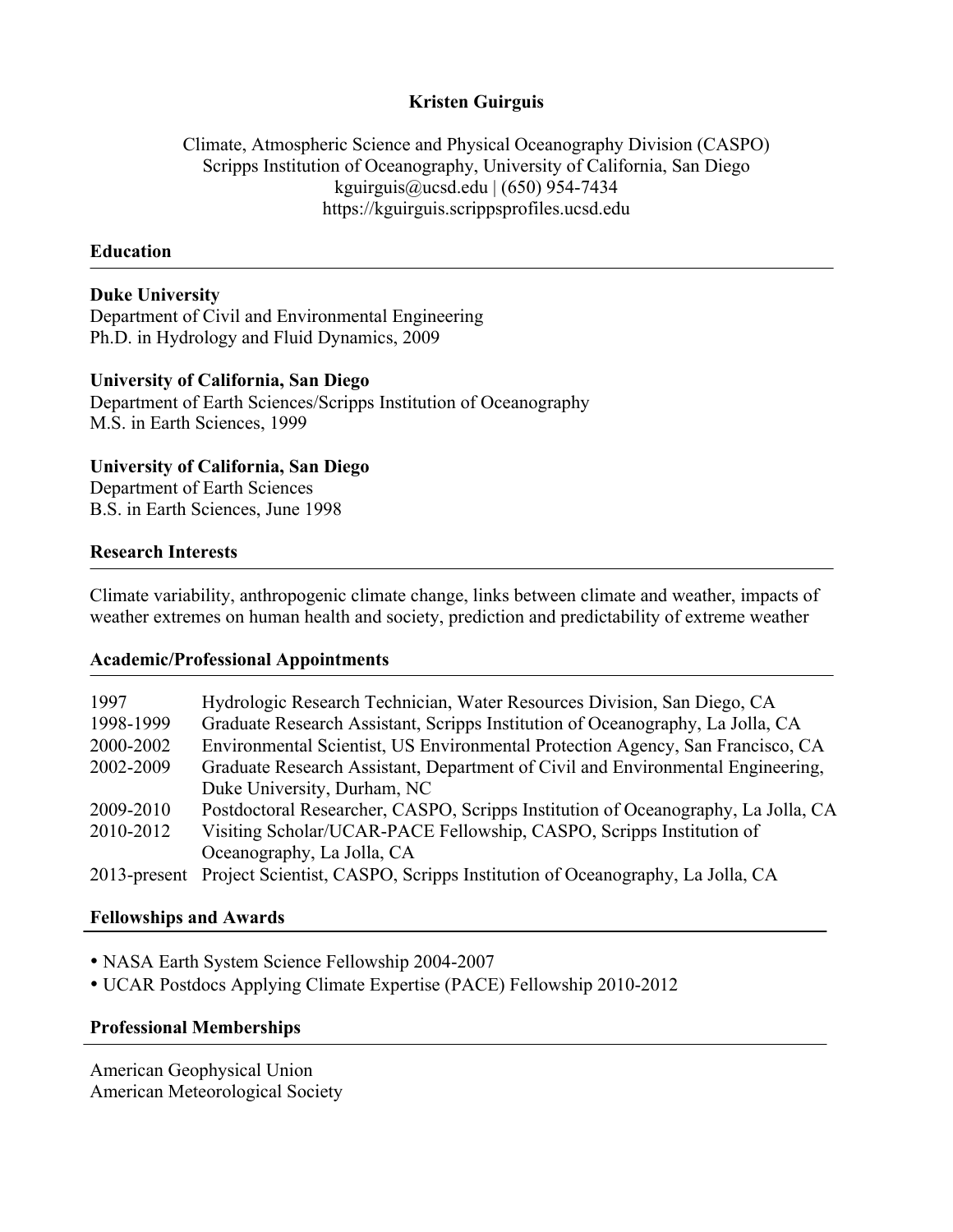#### **Peer Review**

Journal of Hydrometeorology, International Journal of Climatology, Journal of Climate, Geophysical Research Letters, Journal of Geophysical Research, Climate Dynamics, Urban Climate, Environmental Research, Atmospheric Research Letters, International Journal of Environmental Research and Public Health

#### **Publications**

- **Guirguis, K**., A. Gershunov, M.J. DeFlorio, T. Shulgina, L. Delle Monache, A.C. Subramanian, T.W. Corringham, and F. M. Ralph, 2020: Four atmospheric circulation regimes over the North Pacific and their relationship to California precipitation on daily to seasonal timescales. *Geophysical Research Letters*. 47, https://doi.org/10.1029/2020GL087609
- Schwartz L. B.J. Malig, J. Guzman Morales, **K. Guirguis**, A. Gershunov, R. Basu and T. Benmarhnia, 2020: The health burden of fall, winter and spring heat waves in Southern California and contribution of Santa Ana Winds. *Environmental Research Letters*, 15 054017
- Malig BJ, XM Wu, **K. Guirguis,** A. Gershunov, and R. Basu, 2019 Associations between ambient temperature and hepatobiliary and renal hospitalizations in California, 1999 to 2009. *Environ. Res*., 10; 177:108566. PMID: 31323396.
- Gershunov, A., T.M. Shulgina, R.E.S. Clemesha, **K. Guirguis**, D.W. Pierce, M.D. Dettinger, D.A. Lavers, D.R. Cayan, S.D. Polade, J. Kalansky and F.M. Ralph, 2019: Precipitation regime change in Western North America: The role of Atmospheric Rivers. *Nature Scientific Reports*, 9:9944, DOI: 10.1038/s41598-019-46169-w. https://rdcu.be/bJPK0
- **Guirguis, K**., A. Gershunov, T. Shulgina, R.E.S. Clemesha, and F.M. Ralph, 2019: Atmospheric Rivers impacting Northern California and their modulation by a variable climate. *Clim. Dyn.*, DOI: 10.1007/s00382-018-4532-5
- **Guirguis, K**, A. Gershunov, T. Shulgina, A. Subramanian, R.E.S. Clemesha, F.M. Ralph, 2018: Circulation drivers of Atmospheric Rivers at the North American West Coast. *Geophysical Research Letters*, 45. https://doi.org/10.1029/2018GL079249
- Jennings, M. K., D. Cayan, J. Kalansky, A. D. Pairis, D. M. Lawson, A. D. Syphard, U. Abeysekera, R. E. S. Clemesha, A. Gershunov, **K. Guirguis**, J. M. Randall, E. D. Stein, and S. Vanderplank. 2018. San Diego County Ecosystems: Ecological Impacts of Climate Change On A Biodiversity Hotspot. California's Fourth Climate Change Assessment, California Energy Commission. California Energy Commission.
- **Guirguis, K**., R. Basu, W. Al-Delaimy, T. Benmarhnia, R.E.S. Clemesha, I. Corcos, J. Guzman-Morales, B. Hailey, I. Small, A. Tardy, D. Vashishtha, J.G. Zivin, and A. Gershunov, 2018: Heat, disparities, and health outcomes in San Diego County's diverse climate zones, *Geohealth*, DOI: 10.1029/2017GH00127
- **Guirguis, K**., A. Gershunov, D.R. Cayan, and D. Pierce, 2018: Heat wave probability in the changing climate of the Southwest US, *Climate Dynamics*, 50, 3853-3864, DOI: 10.1007/s00382-017-3850-3
- Clemesha, R.E.S., **K. Guirguis**, A. Gershunov, I.J. Small, and A. Tardy, 2018: California Heat Waves: their spatial evolution, variation, and coastal modulation by low clouds,*Climate Dynamics*, 50, 4285-4301, DOI: 10.1007/s00382-017-3875-7
- Vashishtha, D., W. Sieber, B. Hailey, **K. Guirguis**., A. Gershunov, and W. Al-Delaimy, 2018: Outpatient Clinic Visits During Heat Waves: Findings from a Large Family Medicine Clinical Database, *Family Practice*, cmy013, https://doi.org/10.1093/fampra/cmy013